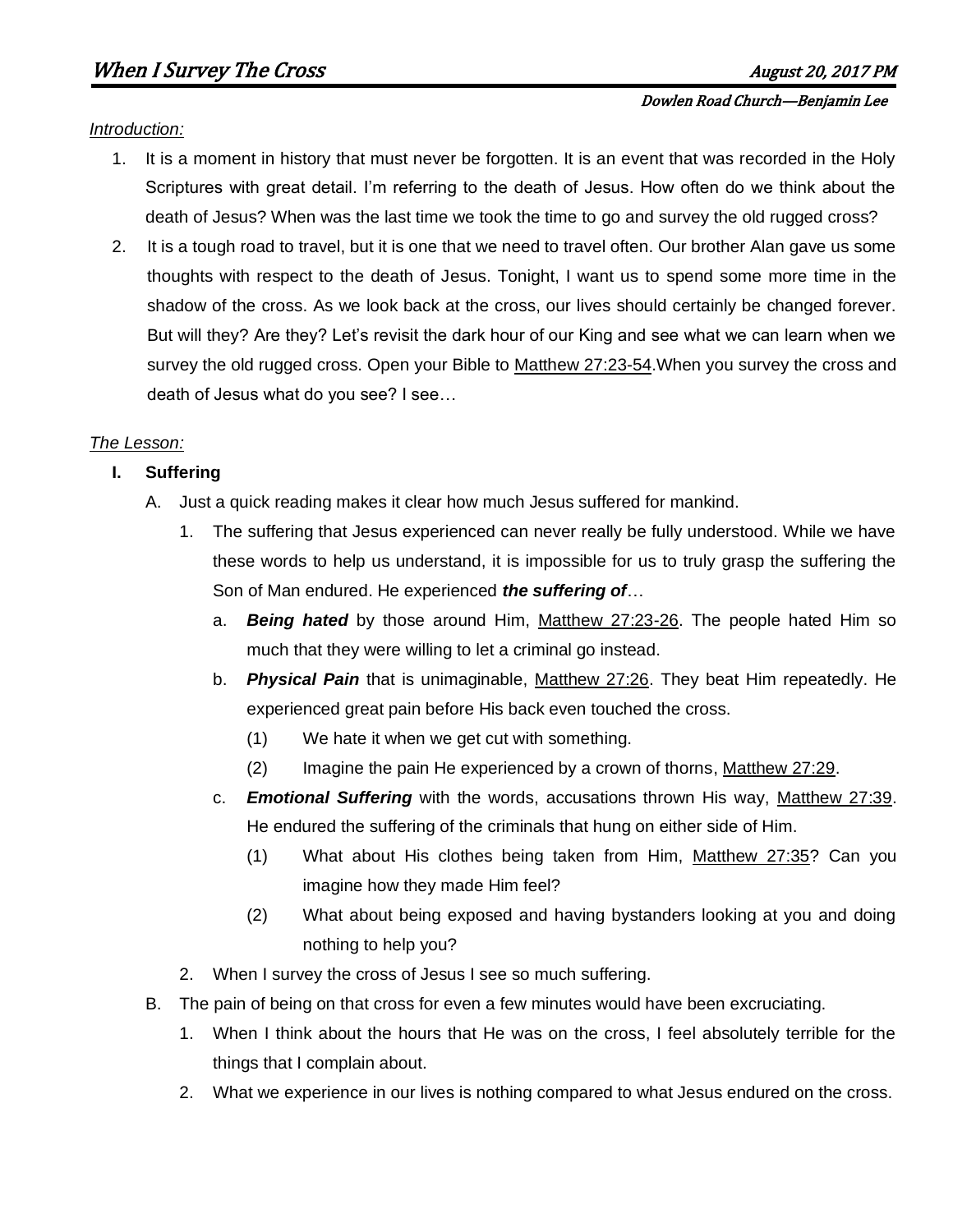# **II. Sacrifice**

- A. When I think about all of the suffering that Jesus endured, I also think of something else.
	- 1. Jesus didn't have to go through with any of this! He didn't have to come to earth and be born by Mary. And yet He did, Luke 1:33-35.
	- 2. He didn't have to live a life subjected to Mary and Joseph, Luke 2:51. And yet He did.
	- 3. Jesus didn't have to put up with His apostles who were stubborn, reckless, and sometimes just plain foolish, Matthew 16:5-8; Mark 9:34. And yet He did.
- B. Yet the greatest sacrifice was that He would allow wicked men to put Him to death.
	- 1. This did not have to happen, John 10:17-18. None of this had to happen. But it did.
	- 2. Jesus would sacrifice His life. He would willingly lay it down. He would allow wicked vile men to spit in His face. Why would He do all of this?

# **III. Savior**

- A. When I survey the cross, I see the Savior of the world.
	- 1. This is why Jesus suffered. This is why Jesus sacrificed everything. He died so that we might be freed from our sins. He died to pay the ransom for our sins, Ephesians 1:7. He paid the only price that could be paid. He was the perfect offering, 1 Peter 2:20-22.
	- 2. Jesus saved us from the worst kind of weight we all experience: SIN! People get so…
		- a. Caught up with the financial debt and the weight they carry because of it.
		- b. Caught up with the extra weight they carry physically.
	- 3. But let's be sure that we understand the worst weight to carry is the burden of SIN. You can become debt free and lose 50 pounds, but if you haven't taken care of the weight of your SINS, you will still feel burdened. Only Jesus can relieve you of that debt. Why? Because He suffered on the cross. Because He sacrificed His life, so that He might save you, no wait, US from SIN!
- B. When we survey the cross hopefully we see the solution to the problems this world has.
	- 1. The problem of racism is tied to the sin of PRIDE, HATRED, and a lack of LOVE.
	- 2. The problem in many marriages is often connected to the sin of SELFISHNESS.
	- 3. The problem in many local churches is often the sin of BITTERNESS toward each other.
	- 4. Jesus came and died to deliver man from the bondage of sin! When I survey the cross I see a Savior! Now let me end with a question for all of us.

# *Conclusion:*

- 1. What does Jesus see when He surveys our CROSSES? Jesus had a cross to bear and we do too, Luke 9:23-24. It is a cross we must pick up daily! Jesus is looking at us. What does He see with us and our crosses?
- 2. Will Jesus see us suffering for Him? That's what He did for us. We must do the same, Matthew 5:10-12. As we suffer for Him, let us draw strength to do so by continuing to survey His cross. Let us suffer for Him with JOY!